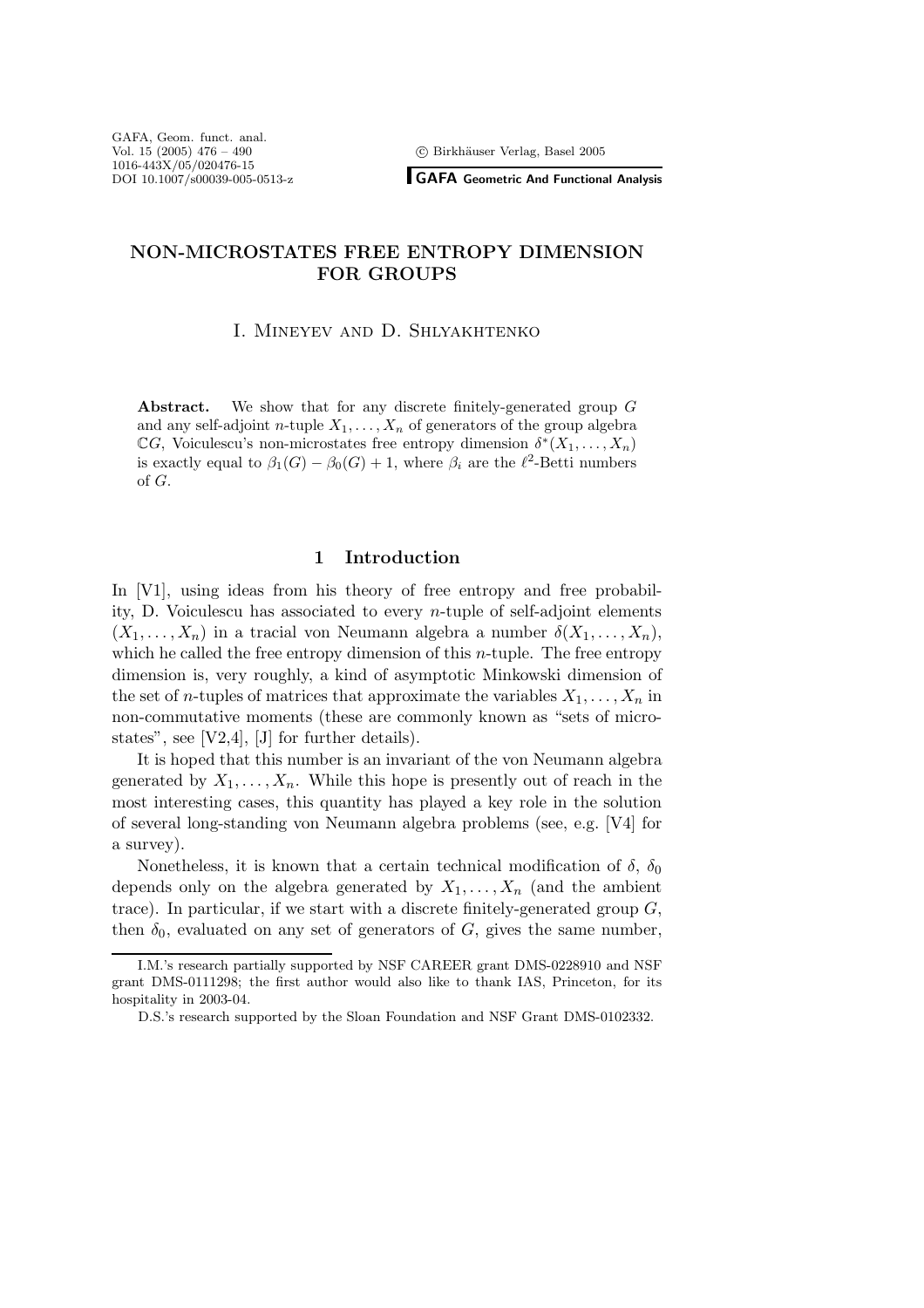which is an invariant of  $G$ . This invariant is quite mysterious, and its exact value is known in only a few cases (such as free products of abelian groups).

In [V3], Voiculescu has further introduced a different approach to free entropy and free entropy dimension, based on the theory of free Hilbert transform. This "microstates-free" approach has resulted in two definitions of "non-microstates" free entropy dimension-like quantities,  $\delta^*$  and  $\delta^*$ . While it is suspected that  $\delta^* = \delta^*$ , we only know that always  $\delta^* \geq \delta^*$ . By a deep result of Biane, Capitaine and Guionnet [BiCG],  $\delta^* > \delta$ .

Much less is known about  $\delta^*$  than about  $\delta$ ; in all the known cases they assume the same value, although this statement speaks more for the small number of cases in which the value of both is known than for the existence of a general strategy to prove that they are the same for some class of  $n$ tuples. Only recently have there been any non-trivial computations of  $\delta^*$  $([A],[S]).$ 

Let G be a finitely generated discrete group, and let  $\mathbb{C}G$  be its group algebra, endowed with the involution  $\left(\sum_{\gamma} \alpha_{\gamma} \gamma\right)^{*} = \sum_{\gamma} \bar{\alpha}_{\gamma} \gamma^{-1}$  and the tracial<br>linear functional  $\sigma(\sum_{\alpha} \alpha_{\alpha})$ linear functional  $\tau(\sum_{\gamma} \alpha_{\gamma} \gamma) = \alpha_e$ . Let  $X_1, \ldots, X_n$  be any generators of this algebra, which are self-adjoint (e.g. if  $\alpha$ ,  $\alpha$ ) are generators of G one this algebra, which are self-adjoint (e.g. if  $\gamma_1, \ldots, \gamma_m$  are generators of G one<br>could take  $n = 2m$  and  $X_i = \gamma_i + \gamma_i^{-1}$ ,  $1 \le i \le m$ ,  $X_i = -i(\gamma_i, \ldots, \gamma_1^{-1})$ . could take  $n = 2m$  and  $X_j = \gamma_j + \gamma_j^{-1}$ ,  $1 \le j \le m$ ,  $X_j = -i(\gamma_{j-m} - \gamma_{j-m}^{-1})$ ,  $i = m + 1$  $j = m + 1, \ldots, 2m$ .

Recently, in [CoS] A. Connes and the second author have proved that

 $\delta^*(X_1,\ldots,X_n) \leq \delta^*(X_1,\ldots,X_n) \leq \beta_1(G) - \beta_0(G) + 1,$  (1.1) where  $\beta_i(G)$  are Atiyah's  $\ell^2$ -Betti numbers of the group G (see [At], [CG], [L2]). The appearance of  $\ell^2$ -invariants of G in connection with free entropy dimension has been conjectured by specialists ever since the fundamental work of Gaboriau [G1,2]. Nonetheless, this connection remains quite surprising to us, since free entropy dimension relies on the notion of free Brownian motion, while  $\ell^2$ -Betti numbers are homological in nature, and it is hard to say why the two must have anything in common.

The main result of this paper is that in fact equality holds: we prove that

 $\delta^*(X_1,\ldots,X_n) = \delta^*(X_1,\ldots,X_n) = \beta_1(G) - \beta_0(G) + 1$ ,

for any finitely-generated group G and any set of self-adjoints  $X_1,...,X_n \in \mathbb{C}G$ generating CG. In particular, we conclude that in this case,  $\delta^* = \delta^*$ , and both are algebraic invariants.

The main technical tool is a result showing that arbitrary  $\ell^2$  1-coboundaries on the Cayley graph of G can be approximated in  $\ell^2$  norm by coboundaries of the form  $\delta g$ , where  $g \in \ell^{\infty}(G)$ . This result holds more generally for arbitrary graphs, and for  $\ell^2$  replaced by  $\ell^p$ ,  $1 \leq p < \infty$ .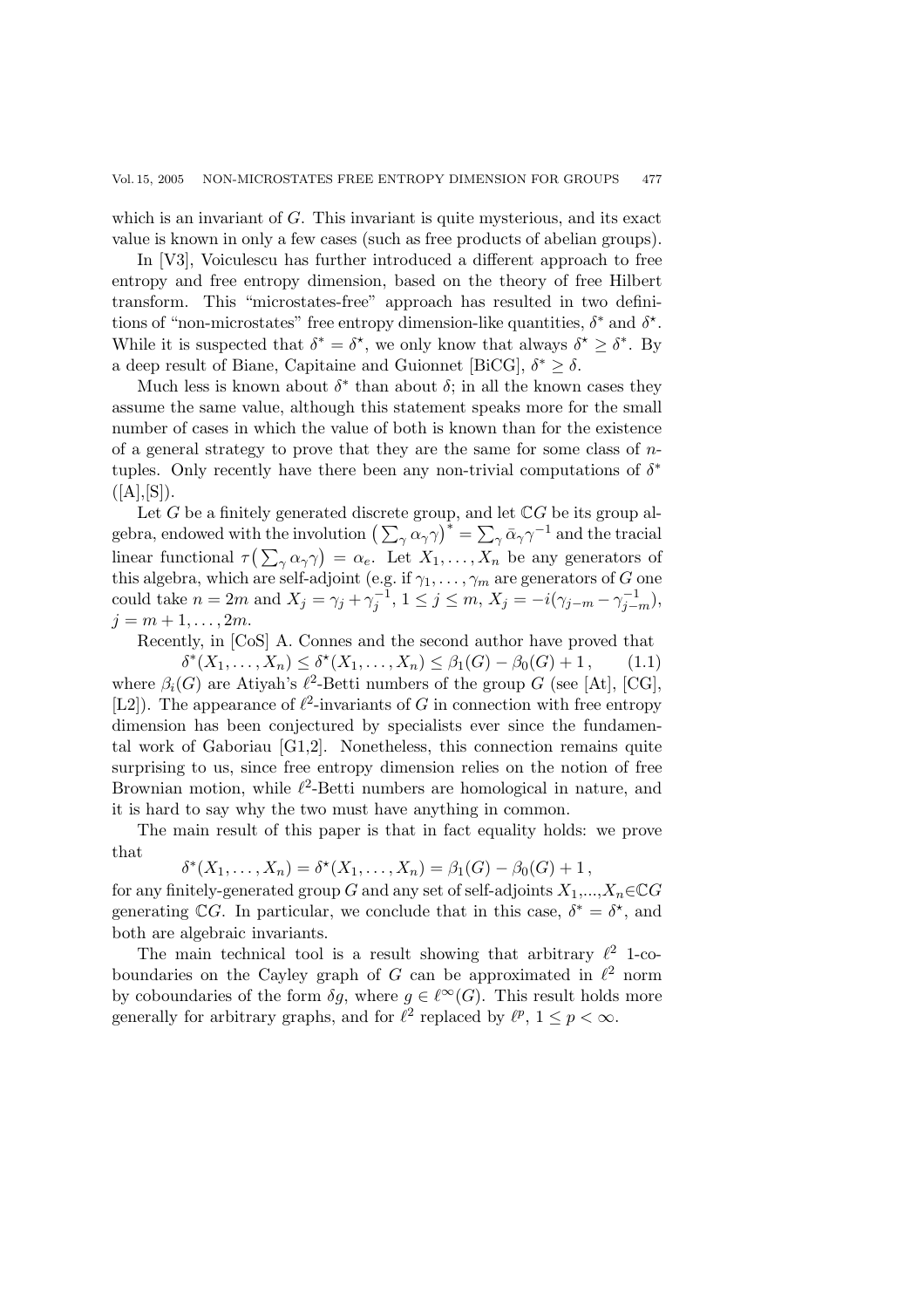Using this result, we utilize a lower estimate for non-microstates free entropy dimension from  $[S]$ , which combined with  $(1.1)$  gives the main result.

**Notation.** Throughout this paper, G will denote a finitely generated discrete group. We write  $\ell^2(G)$  for the Hilbert space of square-summable functions on G. We denote by  $\lambda$  and  $\rho$  the left- and right-regular representation of G on  $\ell^2(G)$ , and by  $L(G)$  the group von Neumann algebra, which is the weak operator topology closure of the linear span of the image  $\lambda(G)$  viewed as a subalgebra of the algebra of bounded operators  $B(\ell^2(G))$ . By  $\tau$  we shall always denote the von Neumann trace on  $L(G)$  given by  $\tau(x) = \langle x \delta_e, \delta_e \rangle$ , where  $\delta_e$  is the delta function at the identity of G. The restriction of  $\tau$  to  $\lambda(\mathbb{C}G)$  is the canonical group trace on the group algebra determined by linearity and the condition  $\tau(g)=1$  if  $g=e$ , and  $\tau(g)=0$ if  $q \neq e$ .

The letter M will denote a general von Neumann algebra with a normal (i.e. weak-operator continuous) tracial state  $\tau : M \to \mathbb{C}, \tau(xy) = \tau(yx)$ . The von Neumann algebra M acts by left and right multiplication on the Hilbert space  $L^2(M)$ , which is the completion of M in the norm  $||m||_2 =$  $\tau(m^*m)^{1/2}$ . In the case that  $M=L(G), L^2(M)=\ell^2(G)$ , and the left and right actions of  $L(G)$  on this space extend the left and right actions of G. We will denote by  $M<sup>o</sup>$  the opposite von Neumann algebra. The letter  $J$  will denote the anti-linear Tomita conjugation operator  $J : L^2(M) \to L^2(M)$ extending  $J(m) = m^*$ . The operator J satisfies the property that for  $x \in M$ and  $\xi \in L^2(M)$ ,  $JxJ \xi = \xi x^*$ , i.e. it switches the right and left actions of M. In particular, for any  $x \in M$ ,  $JxJ$  commutes with M.

If  $H \text{ }\subset L^2(M)^{\oplus n}$  is a closed M-submodule of a multiple of the left module  $L^2(M)$ , we denote by  $\dim_M H$  its Murray–von Neumann dimension. This dimension satisfies the usual monotonicity and additivity properties (see Chapter X in [MN] (especially Theorem X on p. 182), or, for a more accessible introduction, [GoHJ], [CG]).

We denote by  $B(L^2(M))$  the space of all bounded linear operators on  $L^2(M)$ . Finally, we will denote by HS the space of Hilbert–Schmidt operators  $T: L^2(M) \to L^2(M)$ , i.e. the operators  $T \in B(L^2(M))$  for which the norm  $||T||_{HS} = \text{Tr}(T^*T)$  is finite. HS is a Hilbert space with the inner product  $\langle T, S \rangle = \text{Tr}(TS^*)$ . HS can be identified with the Hilbert space tensor product  $L^2(M)\bar{\otimes}L^2(M^o)$  by the map  $m\otimes n^o \mapsto mP_1n$ , where  $P_1 \in HS$ denotes the rank one projection onto the vector  $1 \in M \subset L^2(M)$ ,  $m \in M$ and  $n^o \in M^o$ . By definition, the von Neumann algebra tensor product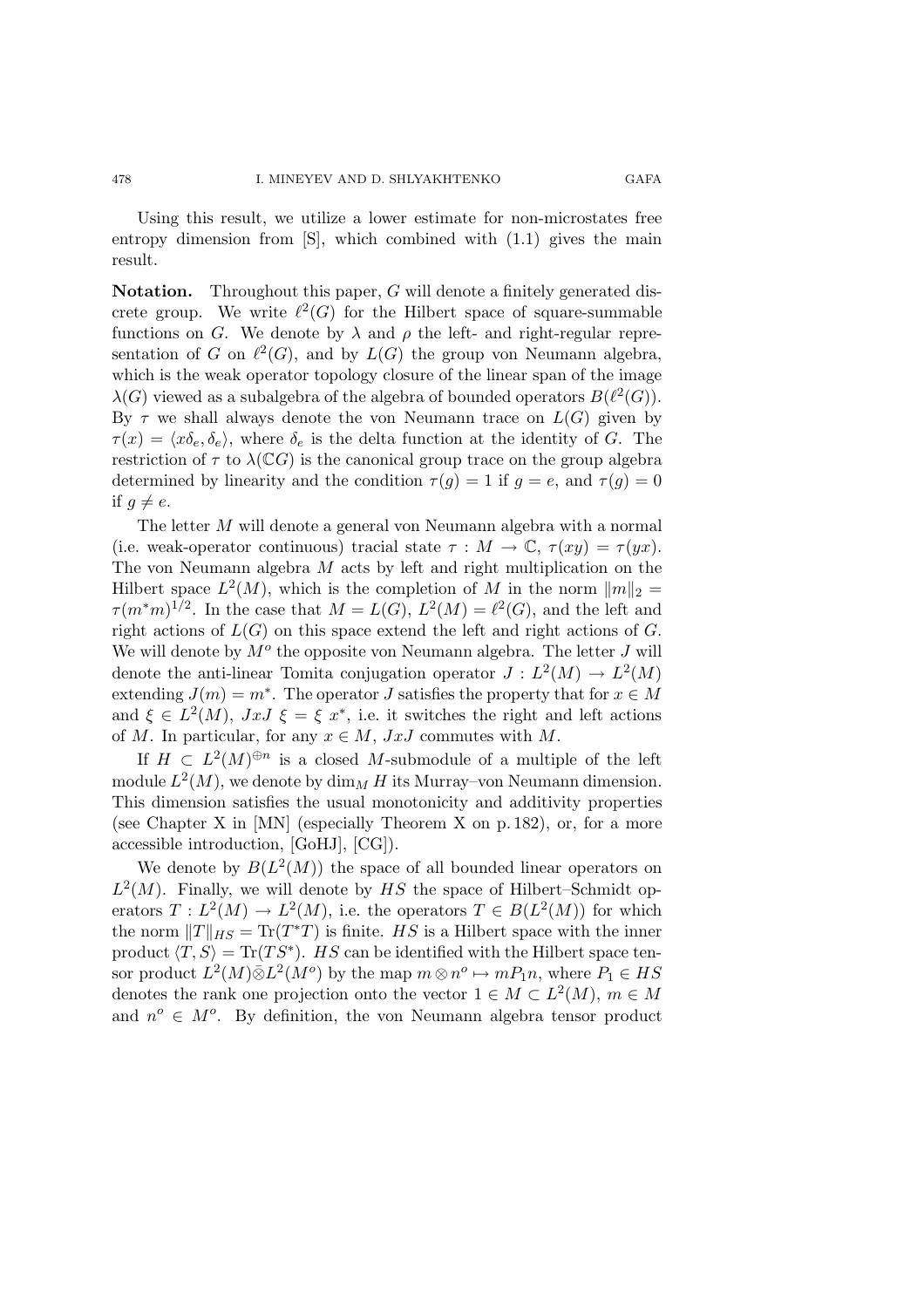$M\bar{\otimes}M^o$  acts on the tensor product Hilbert space  $L^2(M)\bar{\otimes}L^2(M^o)$  and thus on HS. The action of the algebraic tensor product  $M \otimes M^o \subset M \bar{\otimes} M^o$  on HS is explicitly given by  $(m \otimes n^{o}) \cdot T = mT n$  (composition of operators on  $L^2(M)$ , for  $T \in HS$ ,  $m \in M$  and  $n^o \in M^o$ .

## 2 Approximation of  $\ell^p$ -Summable 1-Coboundaries on **Graphs**

Let G be a graph.  $C^i(G,\mathbb{R})$  will denote the set of real *i*-cochains on G,<br>without any assumptions on their support. For each  $1 \le n \le \infty$  let without any assumptions on their support. For each  $1 \leq p \leq \infty$ , let  $C_{(p)}^i(\mathcal{G}, \mathbb{R})$  be the set of elements in  $C^i(\mathcal{G}, \mathbb{R})$  which have finite  $\ell^p$  norm.<br>Einellie let  $S, C^0(\mathcal{G}, \mathbb{R}) \rightarrow C^1(\mathcal{G}, \mathbb{R})$  be the set suppose we we Finally, let  $\delta: C^0(\mathcal{G}, \mathbb{R}) \to C^1(\mathcal{G}, \mathbb{R})$  be the coboundary map.

**Theorem 2.1.** *Let*  $\mathcal{G}$  *be an arbitrary graph,*  $p \in [1, \infty)$  *and*  $f \in C^0(\mathcal{G}, \mathbb{R})$ *be such that*  $\delta f \in C^1_{(p)}(\mathcal{G}, \mathbb{R})$ *. Then for each*  $\varepsilon > 0$  *there exists*  $g \in C^0_{(\infty)}(\mathcal{G}, \mathbb{R})$ *such that*  $\|\delta f - \delta g\|_p < \varepsilon$ . In particular,  $\delta g \in C^1_{(p)}(\mathcal{G}, \mathbb{R})$ .<br>The same result holds in the complex-valued case

The same result holds in the complex-valued case.

*Proof.* Let  $\Sigma_i$  denote the set of *i*-simplices in  $\mathcal{G}$ . We are given a function  $f: \Sigma_0 \to \mathbb{R}$  such that  $\delta f: \Sigma_1 \to \mathbb{R}$  is  $\ell^p$ -summable.

Fix some  $t \in [0, \infty)$ , denote  $U_t = f^{-1}([-t, t]) \subseteq \Sigma_0$  and for  $x \in \Sigma_0$ ,

$$
f_t(x) = \begin{cases} -t & \text{if } f(x) \in (-\infty, -t) \\ f(x) & \text{if } f(x) \in [-t, t] \\ t & \text{if } f(x) \in (t, \infty). \end{cases}
$$

Obviously,  $|f_t(x)| \le \min\{|f(x)|, t\} \le t$ , so in particular  $f_t \in C^0_{(\infty)}(\mathcal{G}, \mathbb{R})$  for each t.

Let  $\delta U_t$  be the set of all edges in G all of whose incident vertices are in  $U_t$ . We have

$$
\bigcup_{t\in[0,\infty)}U_t=\Sigma_0\,,
$$

and therefore

$$
\bigcup_{t \in [0,\infty)} \delta U_t = \Sigma_1, \qquad (2.1)
$$

where  $\{\delta U_t\}$  is an increasing sequence of sets.<br>Since f and f, coincide on  $U_t$ , then  $\delta f$  and

Since f and  $f_t$  coincide on  $U_t$ , then  $\delta f$  and  $\delta f_t$  coincide on  $\delta U_t$ , that is  $\text{supp}(\delta f - \delta f_t) \subseteq \Sigma_1 \setminus \delta U_t$ . (2.2)  $\text{supp}(\delta f - \delta f_t) \subseteq \Sigma_1 \setminus \delta U_t$ .

We need the following lemma.

Lemma 2.2. *With the above notation,*

 $|\delta f_t(e)| \le |\delta f(e)|$  for all  $t \in [0, \infty)$  and  $e \in \Sigma_1$ .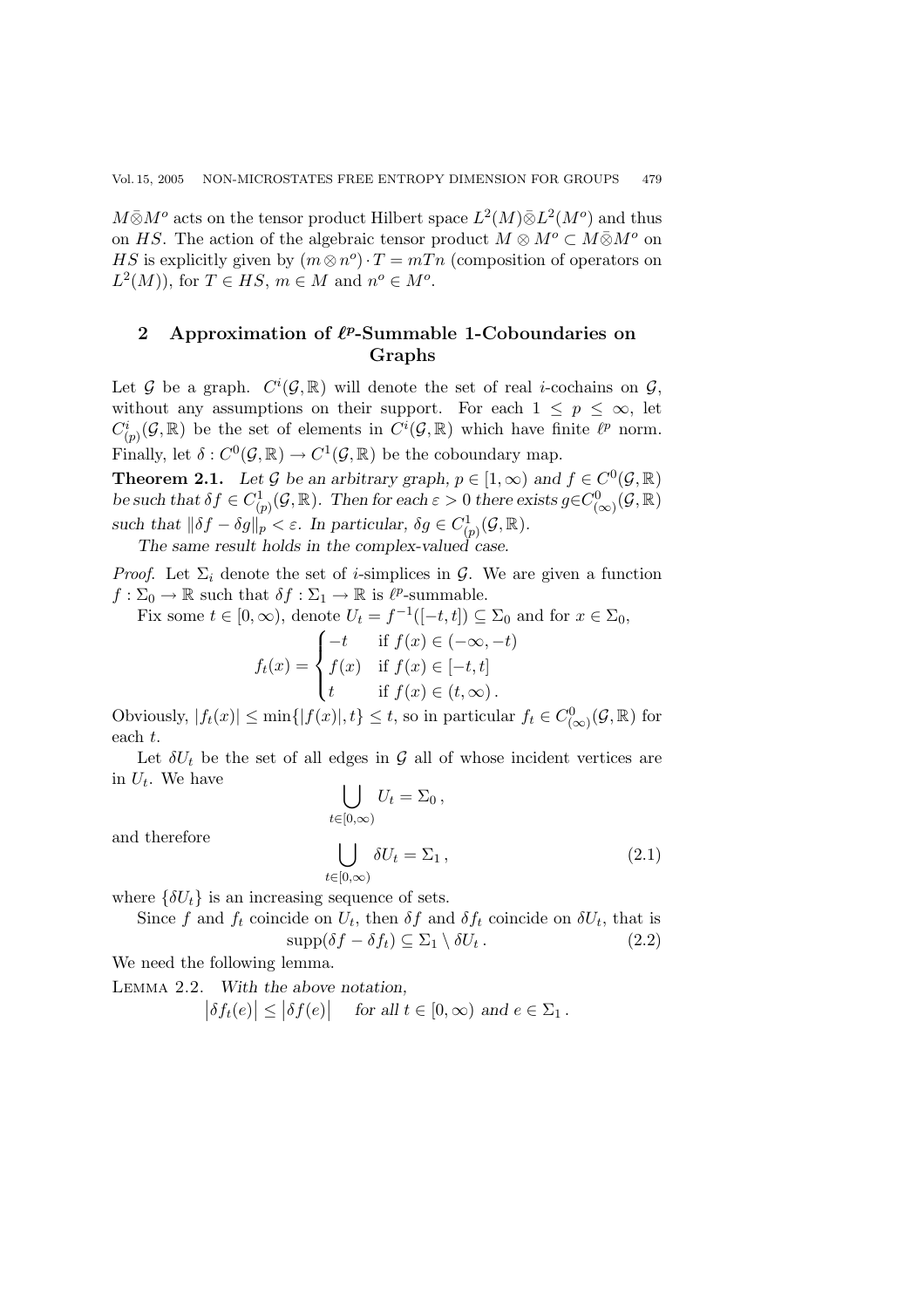*Proof.* Since  $\delta f$  and  $\delta f_t$  coincide on  $\delta U_t$ , it only remains to show the inequality when  $e \in \Sigma_1 \backslash \delta U_t$ , that is when the edge e is incident to a vertex x in  $\Sigma_0 \setminus U_t$ . By the definition of  $U_t$  this means that  $f(x) \in (-\infty, -t) \cup (t, \infty)$ . We can assume  $f(x) \in (t, \infty)$ , the opposite case can be done similarly. Let  $x'$  be the other incident vertex of e. There are three obvious cases to consider for  $x'$ , and we use the definition of  $f_t$  in each case.<br>If  $f(x') \in (t, \infty)$  then

If  $f(x') \in (t, \infty)$  then

$$
\begin{aligned}\n|\delta f_t(e)| &= |f_t(x) - f_t(x')| = |t - t| = 0 \le |\delta f(e)|. \\
\text{If } f(x') \in [-t, t] \text{ then} \\
|\delta f_t(e)| &= |f_t(x) - f_t(x')| = |t - f(x')| = t - f(x') \\
&\le f(x) - f(x') = |f(x) - f(x')| = |\delta f(e)|. \\
\text{If } f(x') \in (-\infty, -t) \text{ then} \\
|\delta f_t(e)| &= |f_t(x) - f_t(x')| = |t - (-t)| = t + t \\
&\le f(x) - f(x') = |f(x) - f(x')| = |\delta f(e)|.\n\end{aligned}
$$
\nThis finishes the proof of the lemma.

Now we can finish the proof of Theorem 2.1. Since  $\delta f$  is  $\ell^p$ -summable, given any  $\varepsilon > 0$ , (2.1) guarantees the existence of  $t \in [0,\infty)$  such that

$$
\|\delta f|_{\Sigma_1\setminus \delta U_t}\|_p < \varepsilon/2\,,
$$

then by Lemma 2.2,

$$
\|\delta f_t|_{\Sigma_1\setminus \delta U_t}\|_p\leq \|\delta f|_{\Sigma_1\setminus \delta U_t}\|_p<\varepsilon/2\,,
$$

so (2.2) implies that

$$
\|\delta f - \delta f_t\|_p = \|(\delta f - \delta f_t)|_{\Sigma_1 \setminus \delta U_t}\|_p
$$
  
= 
$$
\|\delta f|_{\Sigma_1 \setminus \delta U_t} - \delta f_t|_{\Sigma_1 \setminus \delta U_t}\|_p \le \varepsilon/2 + \varepsilon/2 = \varepsilon.
$$

Setting  $g = f_t$  completes the proof of Theorem 2.1 in the real case.<br>Setting case is obtained by congrately approximating the real and The complex case is obtained by separately approximating the real and imaginary parts of  $\delta f$ .

### **3 <sup>2</sup>-Betti Numbers**

**3.1**  $\ell^2$ -Betti numbers for groups. The notion of  $\ell^2$ -Betti numbers for groups goes back to Atiyah [At] and Cheeger and Gromov [CG]. We refer the reader to the book [L2] for more details and only sketch the construction here.

Assume that the group  $G$  acts freely on a CW-complex  $X$ , and that the complex  $X$  is "co-finite" (i.e. for each dimension i there is a finite number of *i*-cells in  $X$ , so that every other *i*-cell in  $X$  can be obtained from one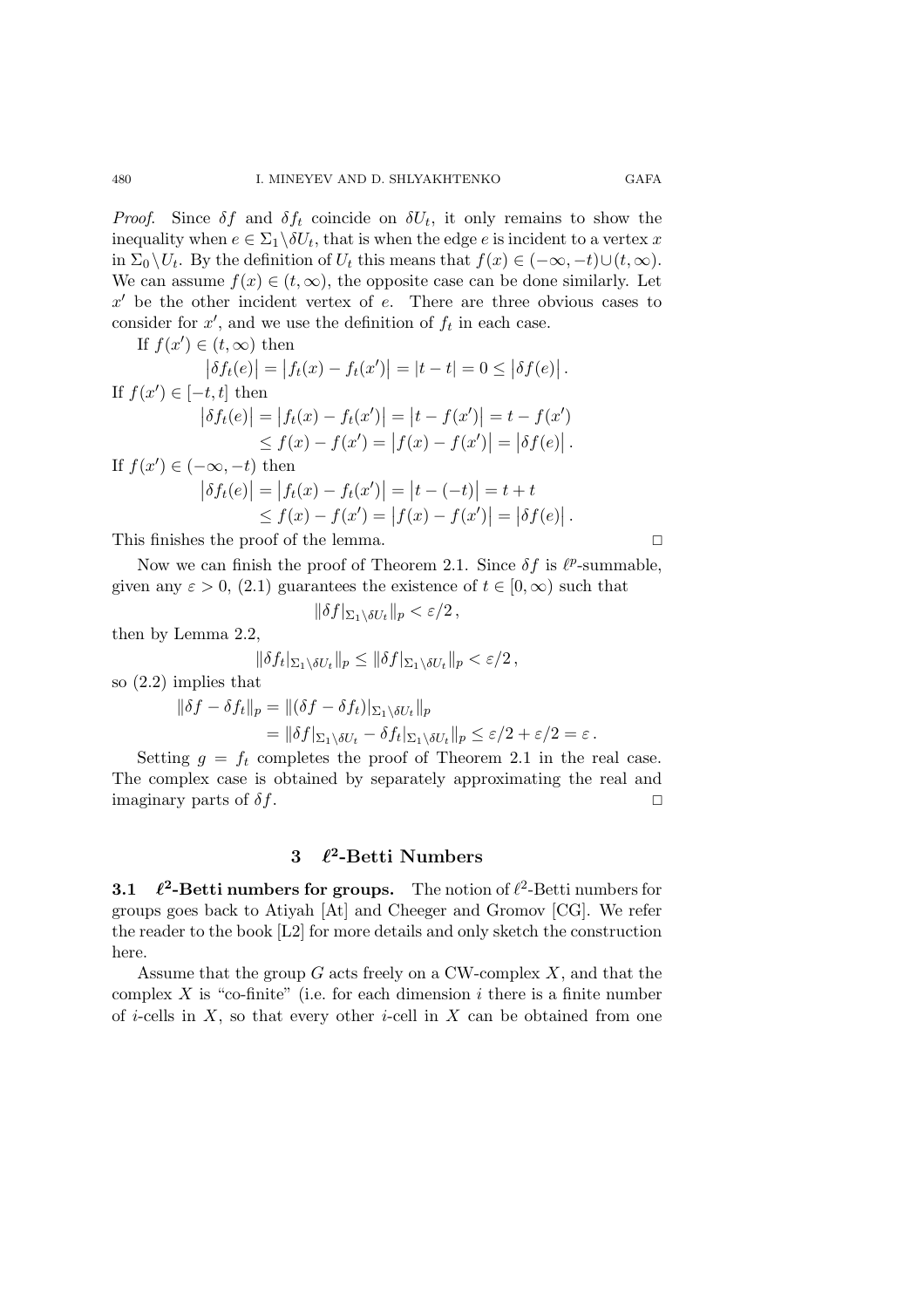of them by the group action). Let  $C_i^{(2)}(X,\mathbb{C})$  denote the complex Hilbert<br>space whose orthonormal basis is formed by the i-cells of the complex Y space whose orthonormal basis is formed by the *i*-cells of the complex  $X$ . Then G acts on  $C_i^{(2)}(X)$ ; this action of course extends to a representation<br>of the group algebra  $\mathbb{C}G$  of G on this Hilbert space. This representation of the group algebra  $\mathbb{C}G$  of G on this Hilbert space. This representation is contained in a multiple of the left-regular representation, and hence the action of <sup>C</sup>G extends by continuity to an action of the group von Neumann algebra  $L(G)$ .

Thus one can speak of the Murray–von Neumann dimension of any closed G-invariant subspace of the Hilbert space  $C_i^{(2)}(X)$ .<br>The boundary maps  $\partial_i$  of the complex X extend to a

The boundary maps  $\partial_i$  of the complex X extend to continuous linear operators  $\hat{\partial}_i: C_i^{(2)}(X,\mathbb{C}) \to C_{i-1}^{(2)}(X,\mathbb{C}).$ <br>The reduced  $\ell^2$  homology of the comp

The reduced  $\ell^2$ -homology of the complex X is defined to be the sequence of Hilbert spaces

$$
H_k^{(2)}(X) = \ker \hat{\partial}_k / \overline{\mathrm{im} \, \partial_{k+1}}
$$

 $H_k^{(2)}(X) = \ker \hat{\partial}_k / \overline{\mathrm{im} \, \partial_{k+1}}$ ,<br>where closure is taken with respect to the Hilbert space norm (the closure of  $\lim \partial_{k+1}$  is the same as that of  $\lim \hat{\partial}_{k+1}$ ). Note that  $H_k^{(2)}(X)$  can be thought of as the orthogonal complement of im  $\partial_{k+1}$  inside ker  $\hat{\partial}_k \subset C_k^{(2)}(X,\mathbb{C})$ .<br>Thus one can consider its Murray–yon Neumann dimension, which is ex-Thus one can consider its Murray–von Neumann dimension, which is exactly the k-th  $\ell^2$ -Betti number of  $(X, G)$ ,

$$
\beta_k(X, G) = \dim_{L(G)} H_k^{(2)}(X).
$$

In the case that X is not co-finite, one writes X as an increasing union<br>of co-finite G-invariant subcomplexes  $X_n$ ,  $n = 1, 2$ . In that case the of co-finite G-invariant subcomplexes  $X_n$ ,  $n = 1, 2, \ldots$  In that case the  $\ell^2$ -Betti numbers can be computed as the following limits:

$$
\beta_k(X, G) = \sup_n \inf_{m \ge n} \lim_{L(G)} \frac{\ker \hat{\partial}_k : C_k^{(2)}(X_n, \mathbb{C}) \to C_{k-1}^{(2)}(X_n, \mathbb{C})}{(\mathrm{im}\,\hat{\partial}_{k+1} : C_{k+1}^{(2)}(X_m, \mathbb{C}) \to C_k^{(2)}(X_m, \mathbb{C})) \cap C_k^{(2)}(X_n, \mathbb{C})}.
$$
\n(3.1)

(closure in Hilbert space norm, see [CG]).

The main point of interest for us is the fact that if the CW-complex X is *n*-connected, then the first  $n + 1$   $\ell^2$ -Betti numbers  $\beta_0(X, G), \beta_1(X, G), \ldots$ n-connected, then the first  $n+1$   $\ell^2$ -Betti numbers  $\beta_0(X, G), \beta_1(X, G), \ldots$ ,<br> $\beta_n(X, G)$  are independent of X and are invariants of the group  $G$ . In this  $\beta_n(X, G)$  are independent of X and are invariants of the group G. In this case, they are referred to as the  $\ell^2$ -Betti numbers of the group G.<br>3.2 Zeroth and first  $\ell^2$ -Betti numbers for finitely-ge

**Zeroth and first**  $\ell^2$ **-Betti numbers for finitely-generated groups.** If (as we are in the present paper) one is only interested in the zeroth and first  $\ell^2$ -Betti numbers of a finitely generated group G, then one can make an explicit choice of a one-connected CW-complex that can be used to compute the first two  $\ell^2$ -Betti numbers.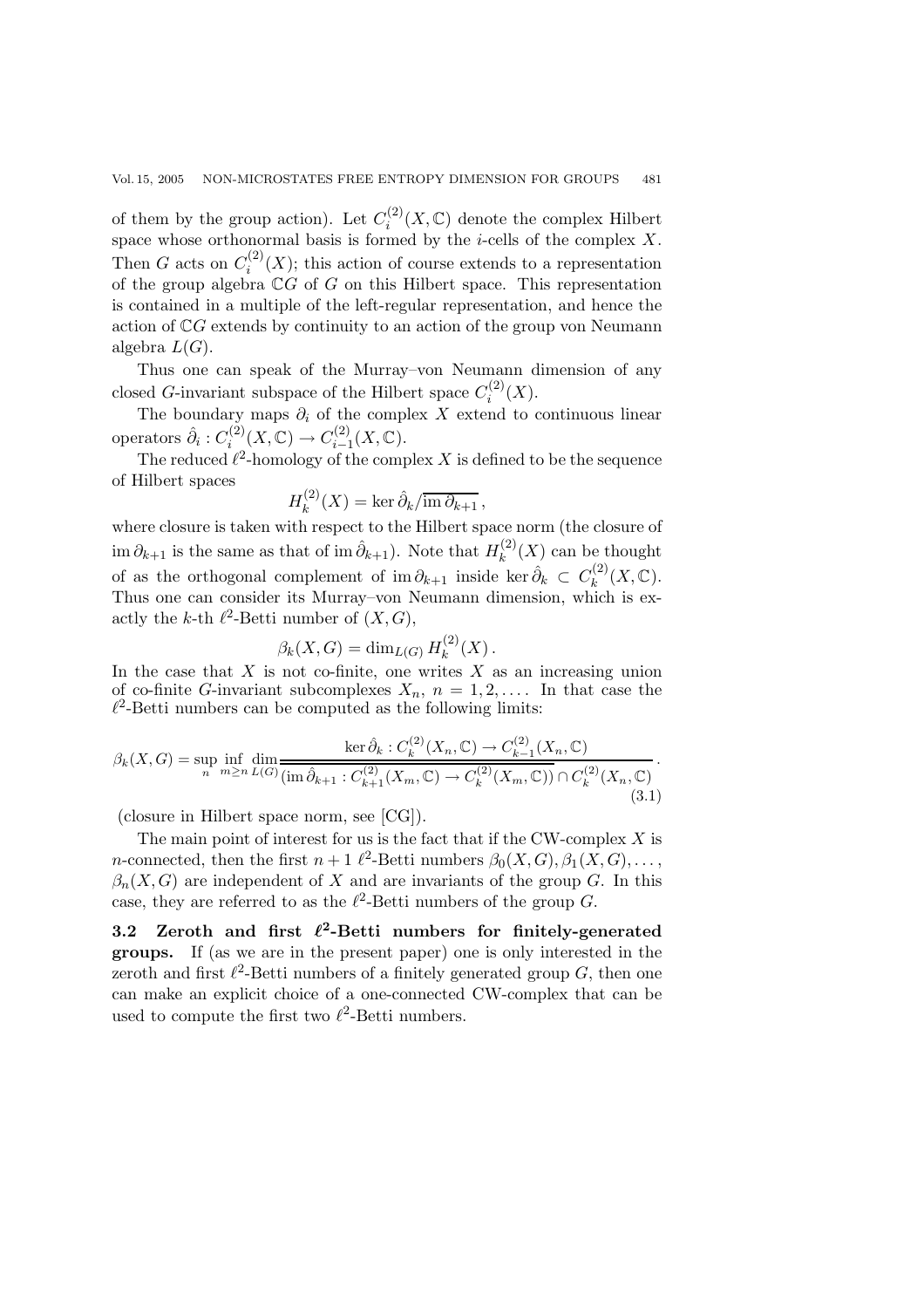Let  $G$  denote the Cayley graph of  $G$  with respect to the set of generators  $g_1,\ldots,g_n$ . Then G acts on G by left translation. We view G as a CWcomplex, whose 1-cells are the edges of  $G$  and whose 0-cells are the vertices of G. There exists a simply-connected CW-complex X, whose 1-skeleton is  $G$ ; it is obtained from  $G$  by gluing in a single 2-cell for each non-trivial loop in  $\mathcal{G}$ .

The action of  $G$  on the CW-complex  $X$  need not be co-finite (although it is co-finite when restricted to the 1-skeleton, since the group  $G$  is finitely generated). However, one can write X as a union of  $X_m$ ,  $m = 1, 2, \ldots$ , where  $X_m$  are G-invariant subcomplexes of X, having G as their 1-skeletons, and with the property that each  $X_m$  is co-finite. Indeed, one could just enumerate all of the 2-cells used in the construction of  $X$ , and for each  $m$ , let  $X_m$  be the space arising after the first m 2-cells, together with all of their G-translates, are glued to  $\mathcal{G}$ .

We consider the spaces of *i*-cells of  $X_m$  as subsets  $C_i(X_m) \subset C_i(X)$ . Let us denote by  $C_i^{(2)}(X_m, \mathbb{C})$  the completion of the space  $C_i(X_m, \mathbb{C})$  with<br>respect to  $\ell^2$ -porm. Let  $\partial_i : C_i(X, \mathbb{C}) \to C_{i-1}(X, \mathbb{C})$  be the boundary respect to  $\ell^2$ -norm. Let  $\partial_i : C_i(X_m, \mathbb{C}) \to C_{i-1}(X_m, \mathbb{C})$  be the boundary map and  $\hat{\partial}_1: C_1^{(2)}(X_m, \mathbb{C}) \to C_0^{(2)}(X_m, \mathbb{C}), i = 1, 2$ , be its continuous extension.

In this case [CG], [BV] the first two  $\ell^2$ -Betti numbers of G are defined as the following Murray–von Neumann dimensions over the group von Neumann algebra  $L(G)$  of  $G$ :

$$
\beta_1(G) = \dim_{L(G)} H_1^{(2)}(X), \quad \beta_0(G) = \dim_{L(G)} H_0^{(2)}(X).
$$
  
Then we have by additivity of dimension and by (3.1),  

$$
\beta_1(G) = \inf_{m \ge 1} \dim_{L(G)} \frac{\ker \hat{\partial}_1 : C_1^{(2)}(X_1, \mathbb{C}) \to C_0^{(2)}(X_1, \mathbb{C})}{\mathrm{im} \hat{\partial}_2 : C_2^{(2)}(X_m, \mathbb{C}) \to C_1^{(2)}(X_m, \mathbb{C})}
$$

$$
= \inf_m \left( \dim_{L(G)} \ker \hat{\partial}_1 - \dim_{L(G)} \overline{\hat{\partial}_2(C_2(X_m))} \right),
$$

$$
\beta_0(G) = 1 - \dim_{L(G)} \overline{\mathrm{im} \hat{\partial}_1}. \tag{3.2}
$$

Note that  $\partial_2(C_2(X_m))$ ,  $m = 1, 2, \ldots$ , are increasing  $L(G)$ -submodules of a finite-dimensional  $L(G)$ -module ker  $\hat{\partial}_1$ . Thus

$$
\inf_{m} \left( \dim_{L(G)} \ker \hat{\partial}_1 - \dim_{L(G)} \overline{\hat{\partial}_2(C_2(X_m))} \right) = \dim_{L(G)} \ker \hat{\partial}_1 - \dim_{L(G)} \overline{\hat{\partial}_2(C_2(X))} .
$$

Since X is simply-connected, im  $\partial_2 = \ker \partial_1$  and their  $\ell^2$ -closures inside  $C_1^{(2)}$  coincide with the closure of the space im  $\hat{\partial}_2$ . Thus

$$
\beta_1(G) = \dim_{L(G)} \ker \hat{\partial}_1 - \dim_{L(G)} \overline{\ker \partial_1}.
$$
 (3.3)

482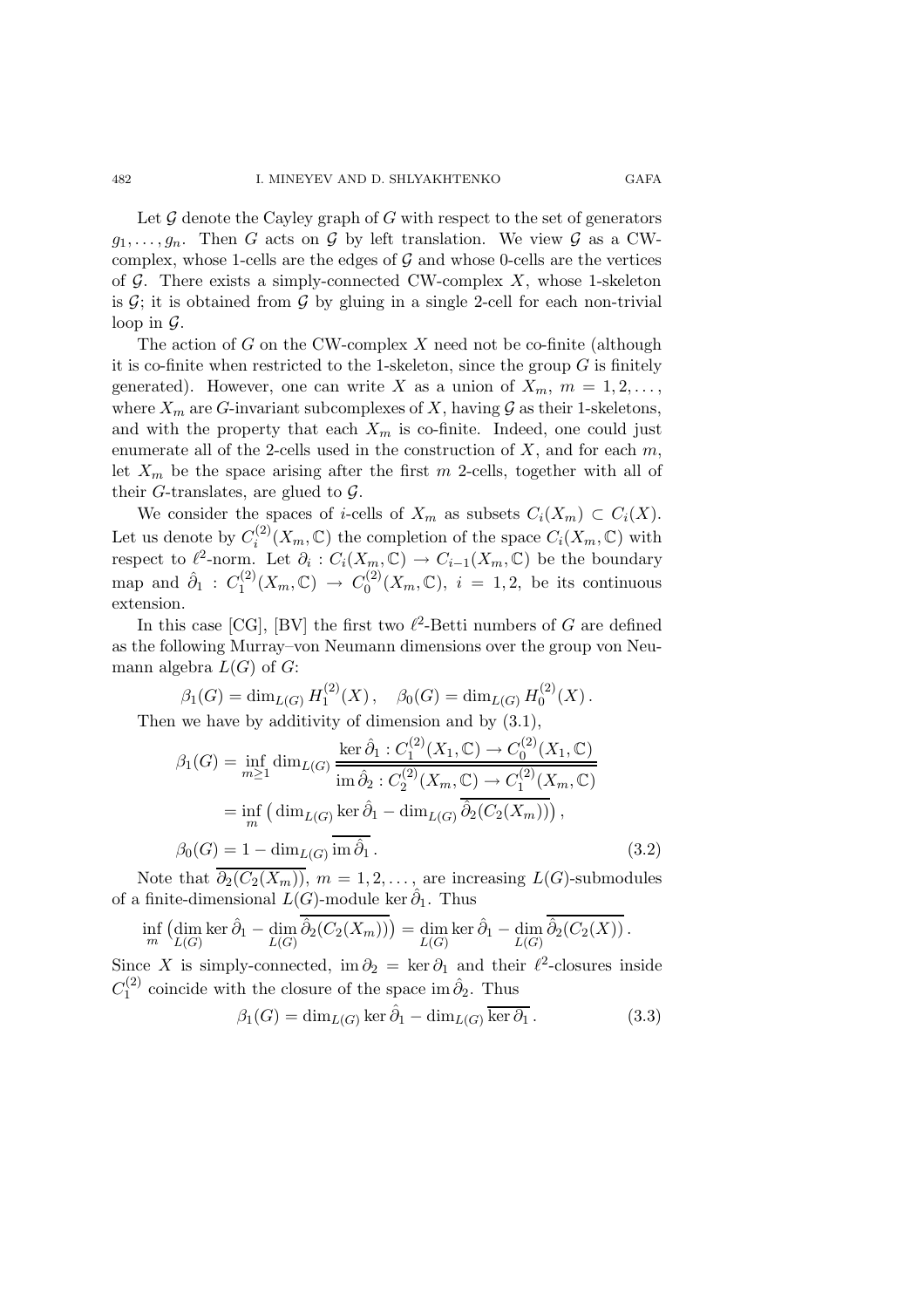Denote by  $C^i(X, \mathbb{C})$  the space of all cochains on X, i.e. the algebraic dual of  $C_i(X, \mathbb{C})$ , and by

$$
\delta: C^i(X, \mathbb{C}) \to C^{i+1}(X, \mathbb{C})
$$

the coboundary map. Let  $C^i_{(2)}(X, \mathbb{C})$  be the space of all  $\ell^2$ -summable *i*-<br>cochains on X. Then by duality cochains on  $X$ . Then by duality,

$$
\overline{\ker \partial_1} = \overline{\mathrm{im} \partial_2} = \left\{ c \in C^1_{(2)}(X, \mathbb{C}) : \delta c = 0 \right\}^\perp \subset C^{(2)}_1(X, \mathbb{C}) \,. \tag{3.4}
$$

Here we identify both  $C^1_{(2)}(X,\mathbb{C})$  and  $C^{(2)}_1(X,\mathbb{C})$  with  $\ell^2(\Sigma_1)$ ,  $\Sigma_1$  being the set of 1-simplices in X and all the closures and orthogonal complements set of 1-simplices in X, and all the closures and orthogonal complements<br>are taken in  $\ell^2(\Sigma)$ are taken in  $\ell^2(\Sigma_1)$ .

The first cohomology of the complex  $C^*(X, \mathbb{C})$  vanishes, since X is simply-connected.

Therefore if  $c \in C^1_{(2)}(X, \mathbb{C})$  satisfies  $\delta c = 0$ , then  $c = \delta f$  for some  $C^0(X, \mathbb{C})$ . Thus he  $(2, 4)$  $f \in C^0(X, \mathbb{C})$ . Thus by  $(3.4)$ ,

$$
\overline{\ker \partial_1} = \left( \delta(C^0(X, \mathbb{C})) \cap C^1_{(2)}(X, \mathbb{C}) \right)^\perp \subset C^{(2)}_1(X, \mathbb{C}).
$$

Theorem 2.1 says that

$$
\delta(C^0(X,\mathbb{C})) \cap C^1_{(2)}(X,\mathbb{C}) \subseteq \overline{\delta(C^0_{(\infty)}(X,\mathbb{C}))} \cap C^1_{(2)}(X,\mathbb{C}),
$$

so we get the following corollary:

COROLLARY 3.1. *The closure of* im  $\partial_2$  *equals* 

$$
\overline{\ker \partial_1} = \left( \delta(C^0_{(\infty)}(X, \mathbb{C})) \cap C^1_{(2)}(X, \mathbb{C}) \right)^{\perp} \subset C_1^{(2)}(X, \mathbb{C}).
$$

LEMMA 3.2. *Let*  $\delta^{(2)}(G) = \beta_1(G) - \beta_0(G) + 1$ . Then  $\delta^{(2)}(G) = n - \dim_{L(G)} \overline{\ker \partial_1} = \dim_{L(G)} \overline{(\delta(C^0_{(\infty)}(X, \mathbb{C})) \cap C^1_{(2)}(X, \mathbb{C}))}$ 

*Proof*. We have by (3.3) and (3.2)

$$
\beta_1(G) - \beta_0(G) + 1 = \dim_{L(G)} \ker \hat{\partial}_1 - \dim_{L(G)} \overline{\ker \partial_1} - 1 + \dim_{L(G)} \overline{\mathrm{im} \, \hat{\partial}_1} + 1
$$
  
= 
$$
\dim_{L(G)} \ker \hat{\partial}_1 + \dim_{L(G)} \overline{\mathrm{im} \, \hat{\partial}_1} - \dim_{L(G)} \overline{\ker \partial_1}
$$
  
= 
$$
\dim_{L(G)} C_1^{(2)}(X; \mathbb{C}) - \dim_{L(G)} \overline{\ker \partial_1},
$$

the last equality by additivity of Murray–von Neumann dimension. But  $C_1^{(2)}(X;\mathbb{C}) \cong (\ell^2(G))^{\oplus n}$ , so that

$$
\delta^{(2)}(G) = n - \dim_{L(G)} \overline{\ker \partial_1} = \dim_{L(G)} (\ker \partial_1)^{\perp}.
$$

It remains to apply Corollary 3.1.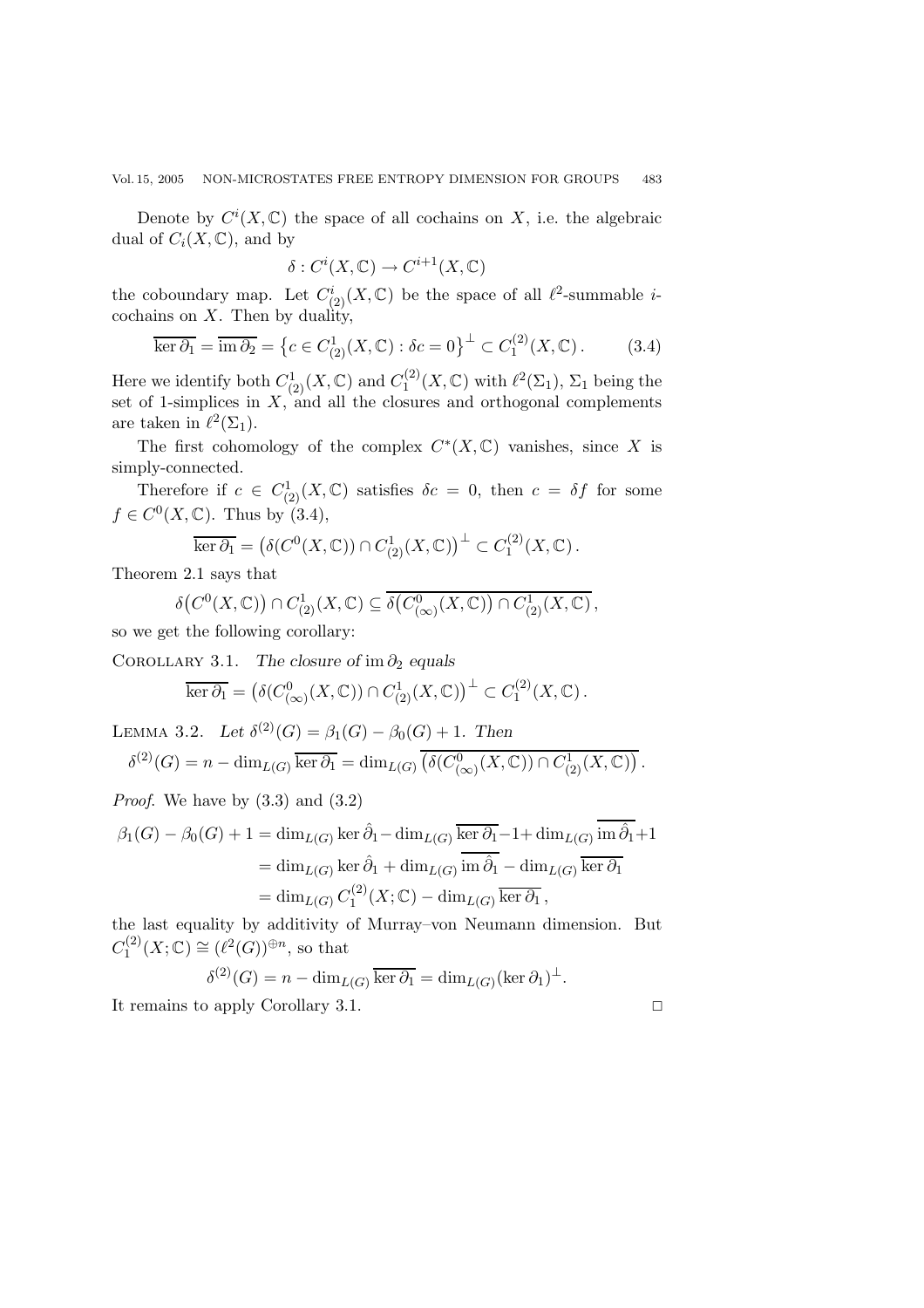**3.3**  $\Delta$  and  $L^2$ **-homology of algebras.** Let  $(M, \tau)$  be a tracial von Neumann algebra, and let  $X_1, \ldots, X_n \in M$  be a self-adjoint set of elements (i.e. we assume that for each *i*, there is a j so that  $X_i^* = X_j$ ). Let HS be the space of Hilbert–Schmidt operators on the Hilbert space  $I^2(M\tau)$ space of Hilbert–Schmidt operators on the Hilbert space  $L^2(M, \tau)$ .

Let  $J: L^2(M, \tau) \to L^2(M, \tau)$  be the anti-linear Tomita conjugation operator (see notation). Then  $JMJ$  is exactly the commutant of  $M$  in  $B(L^2(M)).$ 

We view  $HS$  as a bimodule over M using the action

 $(m_1 \otimes m_2^o) \cdot T = m_1 T m_2, \quad m_1, m_2 \in M, \ T \in HS.$ <br> $\vdots$   $H \otimes m_1^o \otimes T^o(M_1) \otimes T^o(M_2) \otimes T^o(M_1) \otimes T^o(M_2) \otimes T^o(M_1) \otimes T^o(M_2)$ 

Note that since  $HS \cong L^2(M, \tau) \bar{\otimes} L^2(M, \tau)^{\circ} \cong L^2(M \bar{\otimes} M^{\circ})$ , the action of  $M \otimes M^o$  on HS extends by continuity to the action of the von Neumann algebra  $M\bar{\otimes}M^o$ , which is exactly the left-multiplication action of  $M\bar{\otimes}M^o$ on  $L^2(M\bar{\otimes}M^o)$ . In particular, if H is any M,M-sub-bimodule of HS, which is closed in the Hilbert–Schmidt norm, then it is a module over  $M\bar{\otimes}M^{o}$ ; in particular, the Murray–von Neumann dimension of H over  $M\bar{\otimes}M^o$  makes sense.

Some of the main ideas of the approach to  $L^2$  homology of algebras in [CoS], when particularized to the case of the first Betti number, can be summarized in the following (well-known) table, giving a dictionary between group and von Neumann algebra terms (here  $[X, Y] = XY - YX$ denotes the commutator of  $X$  and  $Y$ :

| Group $G$                                                                                                                                                                            | von Neumann algebra M                                                                                                      |
|--------------------------------------------------------------------------------------------------------------------------------------------------------------------------------------|----------------------------------------------------------------------------------------------------------------------------|
| $\ell^2(G)$ as a group module                                                                                                                                                        | $HS$ as an $M, M$ -bimodule                                                                                                |
| $g_1, \ldots, g_n$ generators of G                                                                                                                                                   | $X_j = \lambda_{g_j}, \ j = 1, \ldots, n$ in the<br>left-regular representation $\lambda$ of $G$                           |
| $\ell^\infty(G)$                                                                                                                                                                     | $B(L^2(M,\tau))$                                                                                                           |
| Function $f$ on $G$                                                                                                                                                                  | Operator $m_f$ of multiplication by $f$                                                                                    |
| $\delta f = (\rho_{g_1}(f) - f, \dots, \rho_{g_n}(f) - f)$<br>$\in C^1_{(2)}(\mathcal{G}) \cong \ell^2(G)^{\oplus n}$ with<br>$f \in \ell^{\infty}(G)$ ( $\rho$ is the right-regular | $([D, JX_1J], \ldots, [D, JX_nJ]) \in HS^n$<br>for $D \in B(L^2(M, \tau))$ (see equa-<br>tion $(3.7)$ and also Lemma 3.4). |
| representation)                                                                                                                                                                      |                                                                                                                            |

Here  $[\cdot,\cdot]$  denotes the commutator in  $B(L^2(M))$ .

Following the ideas presented in the table above and [S, Corollary 2.12] (we caution the reader that the roles of  $M$  and  $JMJ$  are switched in the present paper compared to [S]), consider the set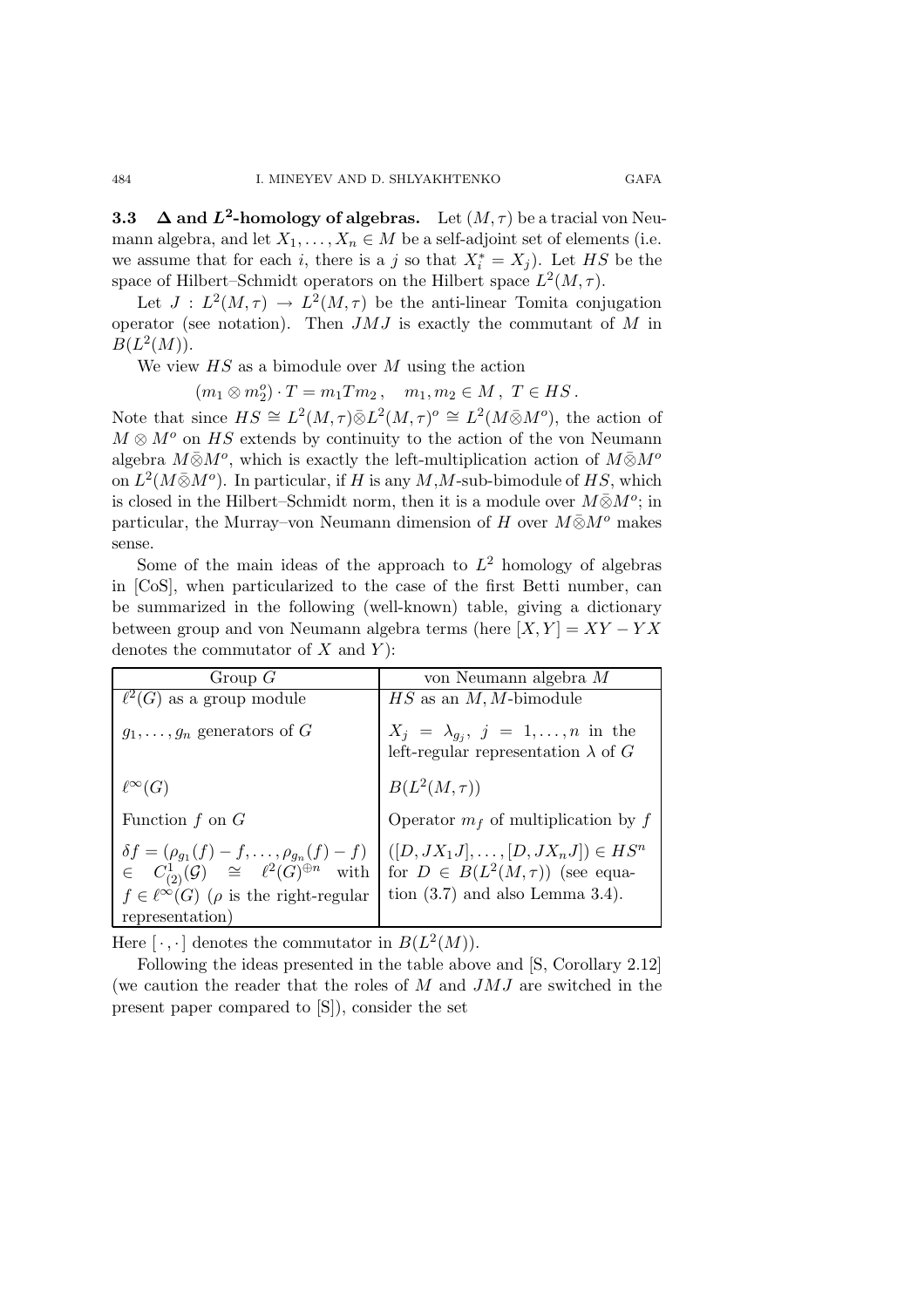Vol. 15, 2005 NON-MICROSTATES FREE ENTROPY DIMENSION FOR GROUPS 485

$$
H_0(X_1,\ldots,X_n) = \{ (\Xi_1,\ldots,\Xi_n) \in HS^n : \exists D \in B(L^2(M))
$$
  
s.t.  $\Xi_j = [D, JX_j J] \ \forall j \}$ .

Then  $H_0$  is an M, M-bimodule.

DEFINITION 3.1. Let

$$
\underline{\Delta}(X_1,\ldots,X_n)=\dim_{M\bar{\otimes}M^o}\overline{H_0(X_1,\ldots,X_n)},
$$

where the closure is taken in the Hilbert–Schmidt topology on  $HS$ .

The quantity  $\Delta$  has appeared in [S] in connection with some technical estimates on free entropy dimension. As we shall see later in Lemma 3.5 (and as is apparent from our table of analogies), the space  $H_0(X_1,\ldots,X_n)$ is the von Neumann algebra analog of the space

$$
\left\{c \in C^1_{(2)}(\mathcal{G}) : c = \delta f \text{ for some } f \in \ell^{\infty}(G) \right\}.
$$

 ${c \in C^1_{(2)}(\mathcal{G}) : c = \delta f \text{ for some } f \in \ell^{\infty}(G)}$ .<br>The proof of the following lemma was inspired by the work of Bekka and Valette [BV].

LEMMA 3.3. Assume that  $X_1, \ldots, X_n$  generate M as a von Neumann *algebra.* Then  $\Delta(X_1,\ldots,X_n)$  depends only on the algebra  $\mathbb{C}(X_1,\ldots,X_n)$ *generated by*  $X_1, \ldots, X_n$  *and the trace*  $\tau$ *.* 

*Proof.* For  $D \in B(L^2(M))$ , define a Hilbert space seminorm by

$$
||D||_{X_1,\dots,X_n} = \left(\sum_{j=1}^n ||[D, JX_j J]||_{HS}^2\right)^{1/2}.
$$
 (3.5)

Let  $\tilde{D}(X_1,\ldots,X_n) = \{D : ||D||_{X_1,\ldots,X_n} < \infty\}$ , and let  $D_0(X_1,\ldots,X_n)$ <br>be the Hilbert space obtained from  $\tilde{D}(X_1,\ldots,X_n)$ be the Hilbert space obtained from  $\tilde{D}(X_1,\ldots,X_n)$  after separation and completion. Endow  $D_0(X_1,\ldots,X_n)$  with the M,M-bimodule structure coming from the action  $(m \otimes n^o) \cdot D = mDn$ . Then the map

 $D \mapsto ([D, JX_1J], \ldots, [D, JX_nJ])$ 

descends and extends to an  $M\bar{\otimes}M^o$ -module isomorphism of  $D_0(X_1,\ldots,X_n)$ with the Hilbert–Schmidt completion of  $H_0(X_1,\ldots,X_n)$ .

Let  $Y_1,\ldots,Y_m\in\mathbb{C}(X_1,\ldots,X_n)$ . By the definition of the seminorm in (3.5) we clearly have

$$
||D||_{X_1,\ldots,X_n} \leq ||D||_{X_1,\ldots,X_n,Y_1,\ldots,Y_m}.
$$

Also, since each  $Y_j$  is a polynomial in  $X_1, \ldots, X_n$ ,  $\|[D, JY_jJ]\|_{HS} \leq C \|\Pi\|_{W}$  is the some constants  $C \subset C$ . It follows that the norms  $C_j||D||_{X_1,\ldots,X_n}$  for some constants  $C_1,\ldots,C_m$ . It follows that the norms  $\|\cdot\|_{X_1,\ldots,X_n}$  and  $\|\cdot\|_{X_1,\ldots,X_n,Y_1,\ldots,Y_m}$  are equivalent. Thus the Hilbert space completions of  $H_0(X_1,\ldots,X_n)$  and  $H_0(X_1,\ldots,X_n,Y_1,\ldots,Y_m)$  are isomorphic as  $M\bar{\otimes}M^o$ -modules. Thus

$$
\underline{\Delta}(X_1,\ldots,X_n) = \underline{\Delta}(X_1,\ldots,X_n,Y_1,\ldots,Y_m). \tag{3.6}
$$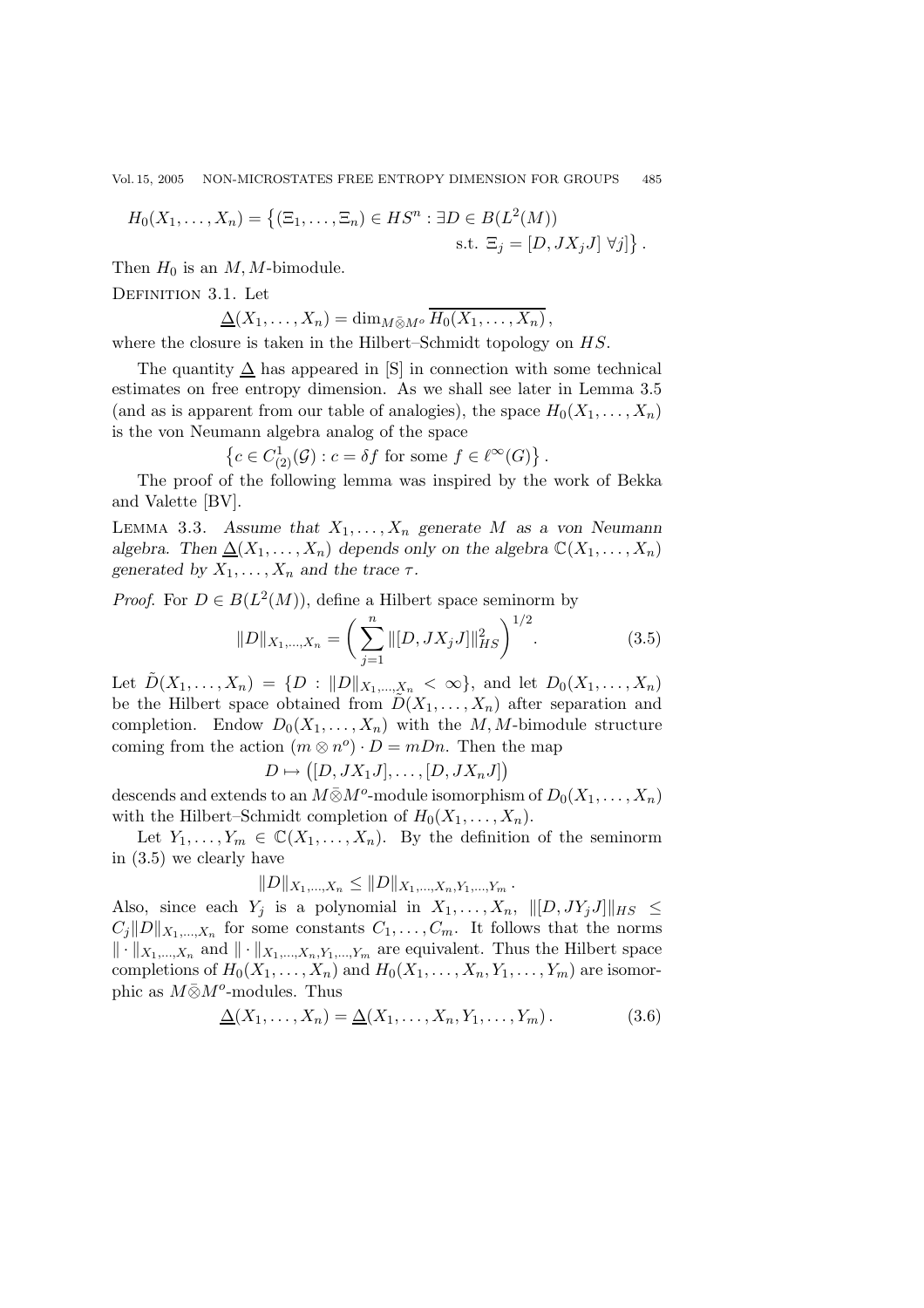If  $Y_1, \ldots, Y_m$  generate  $\mathbb{C}(X_1, \ldots, X_n)$ , then by  $(3.6)$ 

$$
\underline{\Delta}(Y_1,\ldots,Y_n) = \underline{\Delta}(X_1,\ldots,X_n,Y_1,\ldots,Y_m) = \underline{\Delta}(X_1,\ldots,X_n),
$$
 as claimed.

Now let G be a discrete group,  $S = \{g_1, \ldots, g_n\}$  a finite symmetric set of generators (so that if  $g \in S$ , then  $g^{-1} \in S$ .) Let  $\lambda, \rho : G \to B(\ell^2(G))$ be the left- and right-regular representations given by  $\lambda_q(f)(h) = f(g^{-1}h)$ and  $\rho_g(f)(h) = f(hg)$ . Then  $J\rho_g J = \lambda_{g^{-1}}$ . Let M be the von Neumann algebra of G.

The following lemma is standard:

LEMMA 3.4. Consider the map 
$$
\phi : \ell^{\infty}(G)^{\oplus n} \to B(\ell^2(G))^n
$$
 given by  
\n
$$
\phi(\xi_1, \dots, \xi_n) = (m_{\xi_1}, \dots, m_{\xi_n}),
$$
\nwhere  $m$  denotes the operator of positive multiplication by  $f \in \ell^{\infty}$ 

*where*  $m_f$  *denotes the operator of pointwise multiplication by*  $f \in \ell^{\infty}(G)$ *.*<br>Then *Then*

- (a)  $\phi(\ell^2(G)^{\oplus n}) \subset HS^n;$
- (b) *For any closed G-invariant subspace*  $V \subset \ell^2(G) \oplus n$ , one has  $\dim_{M\bar{\otimes}M^o}\overline{M\phi(V)M}=\dim_MV$ .

*Proof*. Part (a) is clear.

For part (b), notice that we can identify  $M = L(G)$  with  $M^o$ , and also HS with  $\ell^2(G)\bar{\otimes}\ell^2(G) = \ell^2(G\times G)$ .

With these identifications, if  $\xi = \sum_g a_g \delta_g \in \ell^2(G)$ , with  $\delta_g$  denoting the delta function at g, then  $\phi(\xi) = \sum a_g \delta_{g \times g} \in \ell^2(G \times G)$ . Hence  $\phi$  is exactly the continuous extension to  $I^2$  of the induction map the continuous extension to  $L^2$  of the induction map

 $1 \otimes \cdot : L(G) \to (L(G \times G)) \otimes_{L(G)} L(G) = L(G) \bar{\otimes} L(G),$ <br>dinn to the diamonal inclusion of G inte G  $\vee G$  (see

corresponding to the diagonal inclusion of G into  $G \times G$  (see [L1, Theorem 3.3]). Now (b) follows because induction preserves dimension [L1, Theorem 3.3.  $\Box$ 

Recall that  $\delta^{(2)}(G)$  was defined by  $\delta^{(2)}(G) = \beta_1(G) - \beta_0(G) + 1$ .

LEMMA 3.5. Let  $S = \{g_1, \ldots, g_n\}$  be a symmetric generating set for G. Let  $U_j = \lambda_{g_j}$ . Then  $\underline{\Delta}(U_1,\ldots,U_n) \geq \delta^{(2)}(G)$ *, as defined in Lemma 3.2.* 

*Proof.* Let G be the Cayley graph of G with respect to S. Identify  $C^1_{(2)}(\mathcal{G})$ with  $\ell^2(G) \oplus n$ , by identifying the j-th copy of  $\ell^2(G)$  with edges labeled  $g_i$ .

For  $f \in \ell^{\infty}(G)$ , denote by  $\delta_i f$  the j-th component of  $\delta f$  in this decomposition. Thus  $\delta_j f = \rho_{g_j}(f) - f$ . Let

$$
a(f) = (\delta_1 f, \dots, \delta_n f).
$$

To prove the inequality  $\Delta \geq \delta^{(2)}$ , we need to provide a lower estimate on dimension of the bimodule  $H_2(U_1, U_1)$  and so we need some way the dimension of the bimodule  $H_0(U_1,\ldots,U_n)$ , and so we need some way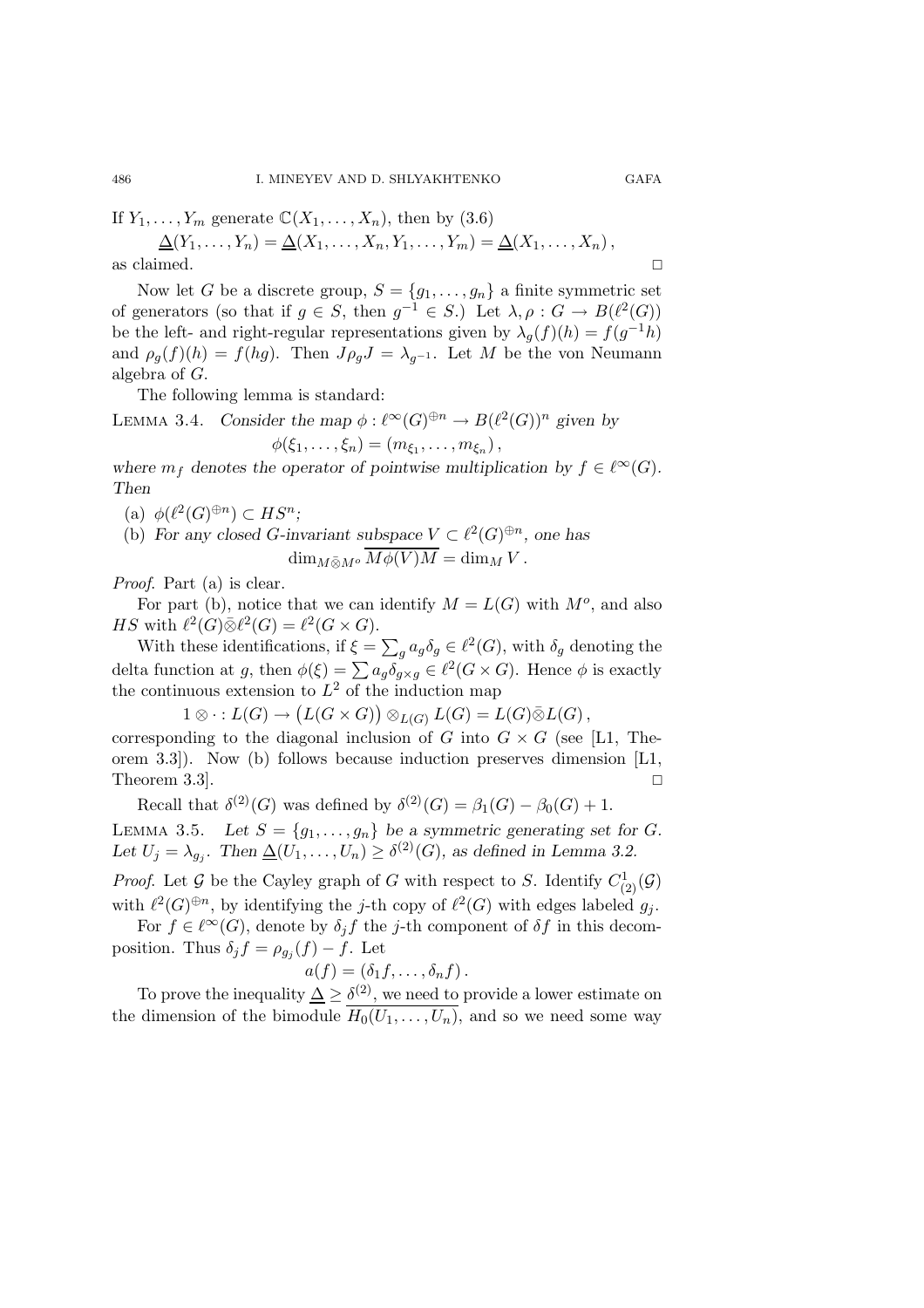of constructing elements in  $H_0(U_1,\ldots,U_n)$ . In order to do that, we need some way of constructing bounded operators D so that  $[D, JU_jJ] \in HS$ for all  $j = 1, \ldots, n$ .

We note that by Lemma 3.2, we have that

$$
\delta^{(2)}(G) = \dim_{L(G)} \left\{ c \in C^1_{(2)}(\mathcal{G}) : c = \delta f \text{ for some } f \in \ell^{\infty}(G) \right\}.
$$

Now let  $f \in \ell^{\infty}(G)$  be such that  $\delta f \in C_{\ell}^{1}(\mathcal{G})$ . This is the same as saying that  $\delta_j(f) = \rho_{g_j}(f) - f \in \ell^2(G)$  for each  $j = 1, \ldots, n$ .

Denoting again by  $m_f$  the operator of multiplication by f, we have

$$
[m_f, JU_jJ] = m_fJU_jJ - JU_jJm_f = JU_jJ(JU_j^{-1}Jm_fJU_jJ - m_f)
$$

$$
= J U_j J (m_{\rho_{g_j}(f)} - m_f) = J U_j J m_{\delta_j(f)}.
$$
\n(3.7)

Since  $\delta_j(f) \in \ell^2(G)$ , we have that  $m_{\delta_j(f)} \in HS$  and so also  $[m_f, JU_jJ] \in HS$ .<br>Thus  $m_f$  is a bounded operator whose commutators with  $H^f$ ,  $I^f$  i Thus  $m_f$  is a bounded operator whose commutators with  $JU_jJ$ ,  $j =$  $1, \ldots, n$ , are Hilbert–Schmidt operators.

Thus

$$
A = \{ ([m_f, JU_1J], \dots, [m_f, JU_nJ]) : f \in \ell^{\infty}(G) \text{ s.t. } \delta f \in C^1_{(2)}(\mathcal{G}) \} \subset H_0(U_1, \dots, U_n).
$$

Since  $H_0(U_1,\ldots,U_n)$  is an M,M-bimodule, it will suffice to prove that dim<sub>M</sub>⊗<sub>M</sub><sub>o</sub>  $\overline{M A M} \geq \delta^{(2)}(G)$ 

(we'll actually prove that  $\dim_{M\bar{\otimes}M^o}\overline{MAM}=\delta^{(2)}(G).$ )

We now aim to use Lemma 3.4 and the map  $\phi$  defined there. Consider the  $M, M$ -bimodule isomorphism of  $HS<sup>n</sup>$  given by

 $\Psi : (\Xi_1, \ldots, \Xi_n) \mapsto (J U_1^{-1} J \Xi_1, \ldots, J U_n^{-1} J \Xi_n).$ <br> $\in \ell^{\infty}(C)$  with  $S(\ell) \in \ell^{2}(C)$ , i.i.d. Then if  $f \in \ell^{\infty}(G)$  with  $\delta_i(f) \in \ell^2(G), i = 1, \ldots, n$ , we have that

 $\Psi([m_f, JU_1J], \ldots, [m_f, JU_nJ]) = (m_{\delta_1(f)}, \ldots, m_{\delta_n(f)}) = \phi(\delta_1(f), \ldots, \delta_n(f))$ Hence

$$
\dim_{M\bar{\otimes}M^o} \overline{M}\overline{A}\overline{M} = \dim_{M\bar{\otimes}M^o} \Psi(M\overline{A}\overline{M})
$$
\n
$$
= \dim_{M\bar{\otimes}M^o} \overline{M\phi(\lbrace c \in C^1_{(2)}(\mathcal{G}) : c = \delta f \text{ for some } f \in \ell^{\infty}(G) \rbrace} \overline{M}
$$
\n
$$
= \dim_M \overline{\lbrace c \in C^1_{(2)}(\mathcal{G}) : c = \delta f \text{ for some } f \in \ell^{\infty}(G) \rbrace} = \delta^{(2)}(M),
$$
\nusing Lemma 3.4 and Lemma 3.2 in the last two equalities.

For any algebra A generated by a self-adjoint set of operators  $X_1, \ldots, X_n$ on some Hilbert space H, and a tracial state on A given by  $\tau(X) = \langle X\xi, \xi \rangle$ , for some fixed  $\xi \in H$ , let

$$
\Delta(X_1,\ldots,X_n)=n-\dim_{M\bar{\otimes}M^o}\overline{\{(T_1,\ldots,T_n)\in FR^n:\sum_j [T_j,JX_jJ]=0\}},
$$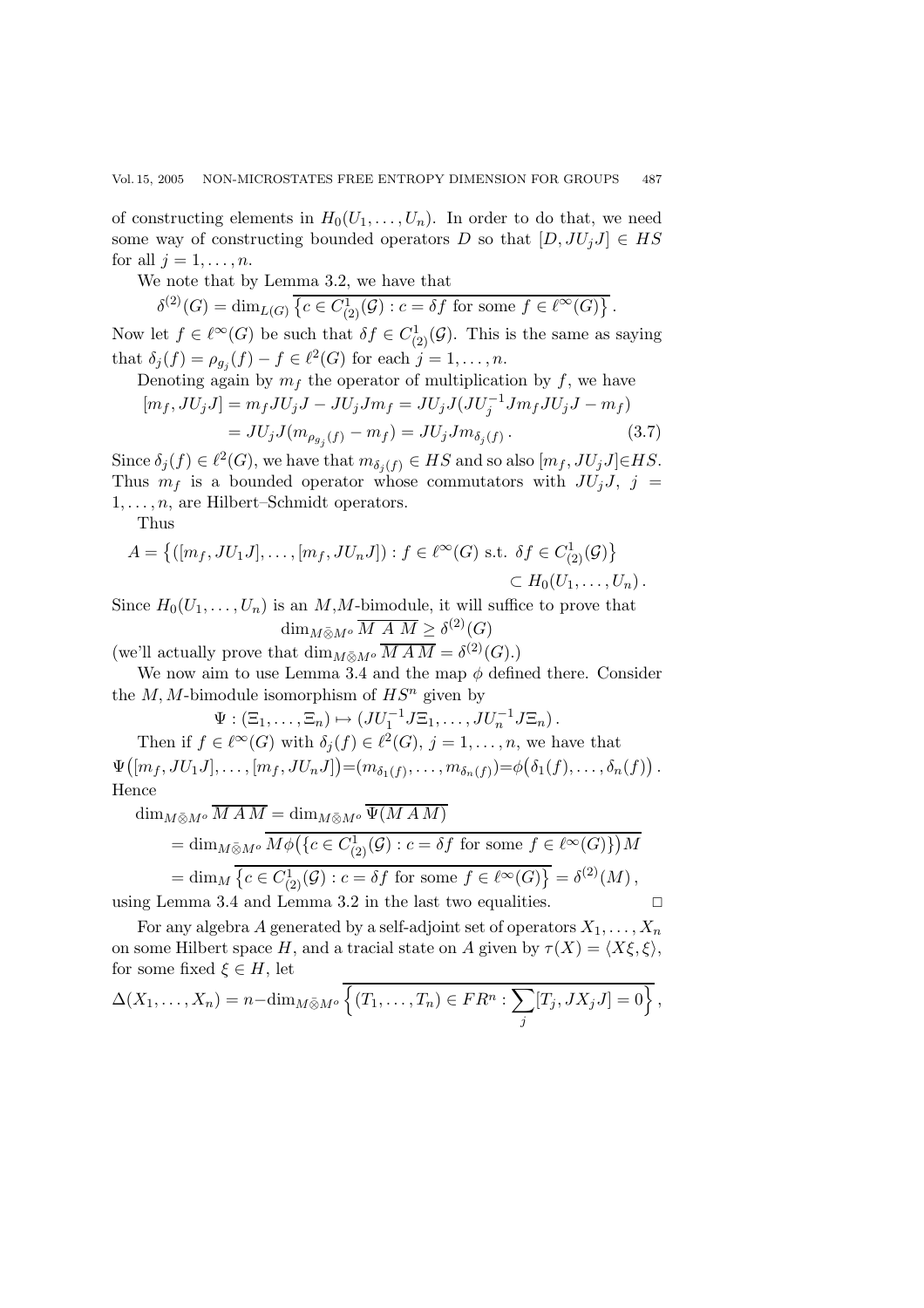where  $M = W^*(X_1, \ldots, X_n)$  is the von Neumann algebra generated by A, FR stands for finite-rank operators on  $L^2(W^*(X_1,\ldots,X_n))$ , and the closure is taken in the Hilbert–Schmidt norm. This quantity was introduced in [CoS] and is related to  $L^2$ -homology of A. The appearance of FR comes from the fact that this is the analogue of the space of compactly supported functions on the group, in the same way that  $HS$  is the analogue of the space of square-summable functions. One has:

$$
\Delta(X_1,\ldots,X_n)=\beta_1(X_1,\ldots,X_n)-\beta_0(X_1,\ldots,X_n)+1
$$

(we refer to [CoS] for a definition of these Betti numbers). By [CoS] one always has the inequality

$$
\underline{\Delta}(X_1,\ldots,X_n)\leq \Delta(X_1,\ldots,X_n).
$$

We sketch the proof for completeness. Let  $D \in B(L^2(M))$  be such that  $S_j = [JX_jJ, D] \in HS, j = 1, \ldots, n$ . Then if  $T_j \in FR$  satisfy

$$
\sum_j [T_j, JX_j J] = 0,
$$

we have

$$
0 = \text{Tr}\left(\sum_{j} [T_j, JX_j J]^* D\right) = \sum_{j} \text{Tr}\left(T_j^* [JX_j J, D]\right) = \sum_{j} \text{Tr}(T_j^* S_j).
$$

Thus  $(T_1,\ldots,T_n) \perp (S_1,\ldots,S_n)$  in  $HS^n$ . Hence

$$
H_0(X_1,\ldots,X_n)\perp\left\{(T_1,\ldots,T_n)\in FR^n:\sum_j [T_j,JX_jJ]=0\right\}.
$$

Since the Murray–von Neumann dimension of  $HS<sup>n</sup>$  over  $M\bar{\otimes}M<sup>o</sup>$  is n, it follows that  $\Lambda < \Lambda$ follows that  $\Delta \leq \Delta$ .

COROLLARY 3.6. Let  $Y_1, \ldots, Y_n$  be a self-adjoint set of generators of  $\mathbb{C}G$ . *Then*

$$
\Delta(Y_1,\ldots,Y_n)=\underline{\Delta}(Y_1,\ldots,Y_n)=\delta^{(2)}(G),
$$
  

$$
\Delta(X_1,\ldots,X_n)=\Delta^{(2)}(G),
$$

*where*  $\delta^{(2)}(G) = \beta_1(G) - \beta_0(G) + 1$ *.* 

*Proof.* Since both  $\Delta$  and  $\underline{\Delta}$  don't depend on the choice of generators of  $\mathbb{C}G$ , we may as well assume that  $Y_1 = U_1, \ldots, Y_n = U_n$  correspond to a symmetric family of generators of G. We then have by  $[CoS, Theorem 3.3(c)]$ and Lemma 3.5 that

$$
\delta^{(2)}(G) \geq \Delta(U_1,\ldots,U_n) \geq \underline{\Delta}(U_1,\ldots,U_n) \geq \delta^{(2)}(G),
$$

which forces all inequalities to be equalities.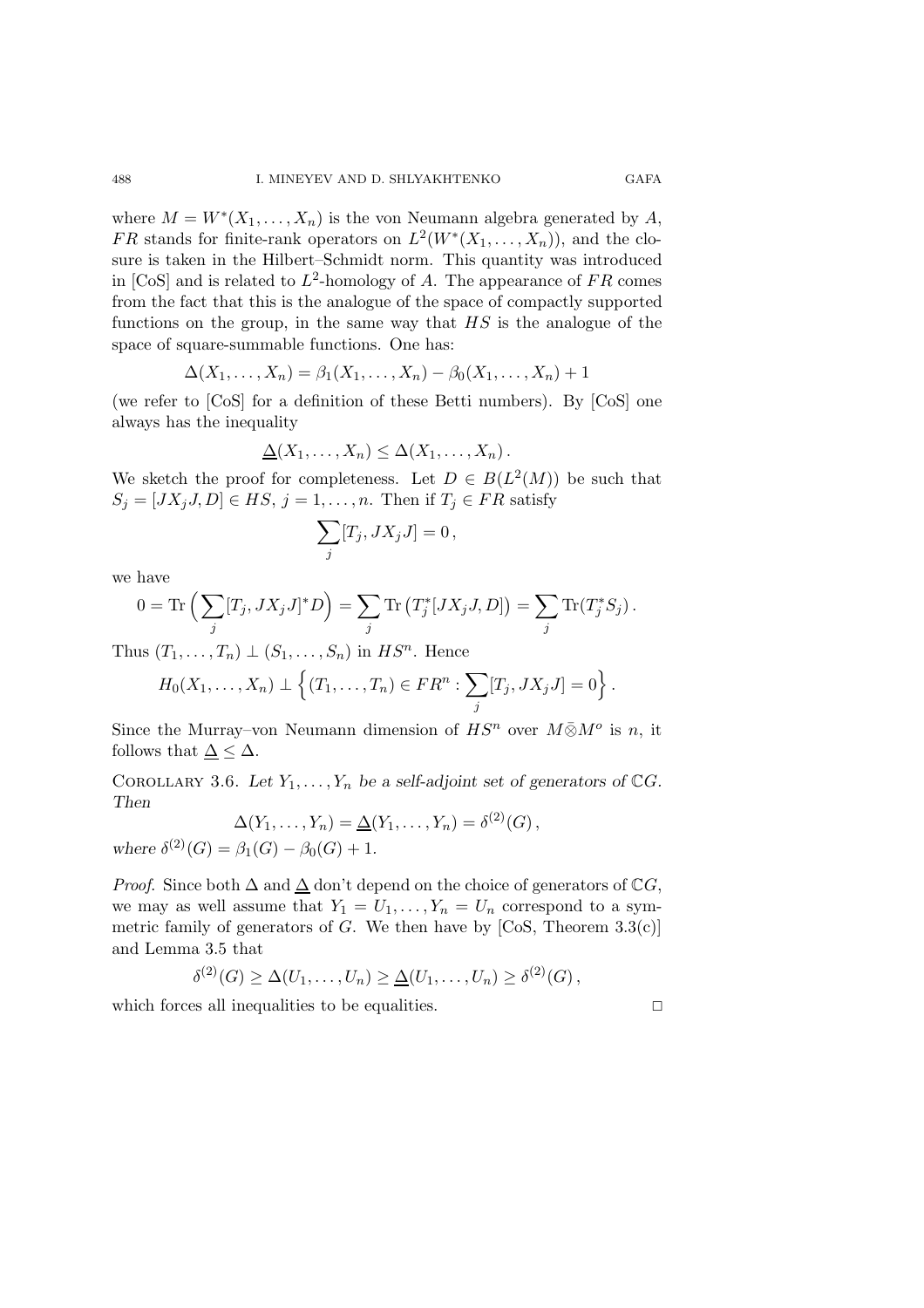### **4 Computation of Free Entropy Dimension**

Let G be a finitely generated discrete group, and choose  $Y_1, \ldots, Y_n \in \mathbb{C}G$ to be self-adjoint elements in group algebra of G that generate it as a complex algebra. One could for example take  $Y_{2j} = \text{Re }\lambda_{g_j} = \frac{1}{2}(\lambda_{g_j} + \lambda_{g_j}^{-1}),$ <br> $Y_{2j} = \text{Im }\lambda_{g_j} = \frac{1}{2}(\lambda_{g_j} + \lambda_{g_j}^{-1})$  $Y_{2j-1} = \text{Im }\lambda_{g_j} = \frac{1}{2i}(\lambda_{g_j} - \lambda_{g_j}^{-1}), j = 1, \ldots, n$ , for some generators  $g_1, \ldots, g_n$ of G.

**Theorem 4.1.** Let G be a finitely generated group. Let  $Y_1, \ldots, Y_n$  be *any self-adjoint generators of the group algebra* <sup>C</sup>G*, equipped with the canonical group trace*  $\tau$ *. Then*<br> $\delta^*(Y_1, \ldots, Y_n) = \delta^*(Y_n)$ 

$$
\delta^*(Y_1, \dots, Y_n) = \delta^*(Y_1, \dots, Y_n) = \beta_1(G) - \beta_0(G) + 1.
$$
  
for  $\delta^*$  is an invariant of the slæbre generated by

*In particular,*  $\delta^*$  *is an invariant of the algebra generated by*  $Y_1, \ldots, Y_n$ , taken with its trace *taken with its trace.*

*Proof*. By [S, Corollary 2.12]  $\delta^*(Y_1, ..., Y_n) \ge \underline{\Delta}(Y_1, ..., Y_n).$  (4.1)

By [CoS, Theorem 4.4 and Corollary 4.6],

$$
\Delta(Y_1, \dots, Y_n) \ge \delta^*(Y_1, \dots, Y_n) \ge \delta^*(Y_1, \dots, Y_n).
$$
\nCombining (4.1), (4.2) and Corollary 3.6, we find that

$$
\delta^{(2)}(G) = \Delta(Y_1, \dots, Y_n) \ge \delta^*(Y_1, \dots, Y_n)
$$
  
\n
$$
\ge \delta^*(Y_1, \dots, Y_n) \ge \underline{\Delta}(Y_1, \dots, Y_n) = \delta^{(2)}(G),
$$

as claimed.  $\hfill \Box$ 

### **References**

- [A] L. AAGAARD, The non-microstates free entropy dimension of DToperators, preprint available on-line at math.OA/0305397 (2003).
- [At] M.F. Atiyah, Elliptic operators, discrete groups and von Neumann algebras, Colloque "Analyse et Topologie" en l'Honneur de Henri Cartan (Orsay, 1974), Soc. Math. France, Paris, Astérisque 32/33 (1976), 43–72.
- [BV] M.E.B. BEKKA, A. VALETTE, Group cohomology, harmonic functions and the first  $L^2$ -Betti number, Potential Anal. 6:4 (1997), 313–326.
- [BiCG] P. Biane, M. Capitaine, A. Guionnet, Large deviation bounds for matrix Brownian motion, Invent. Math. 152:2 (2003), 433–459.
- [CG] J. CHEEGER, M. GROMOV,  $L_2$ -cohomology and group cohomology, Topology 25:2 (1986), 189–215.
- [CoS] A. CONNES, D. SHLYAKHTENKO,  $L^2$ -homology for von Neumann algebras, Preprint available on-line at math.OA/0309343 (2003).
- [G1] D. Gaboriau, Coˆut des relations d'´equivalence et des groupes, Invent. Math. 139 (2000), 41–98.